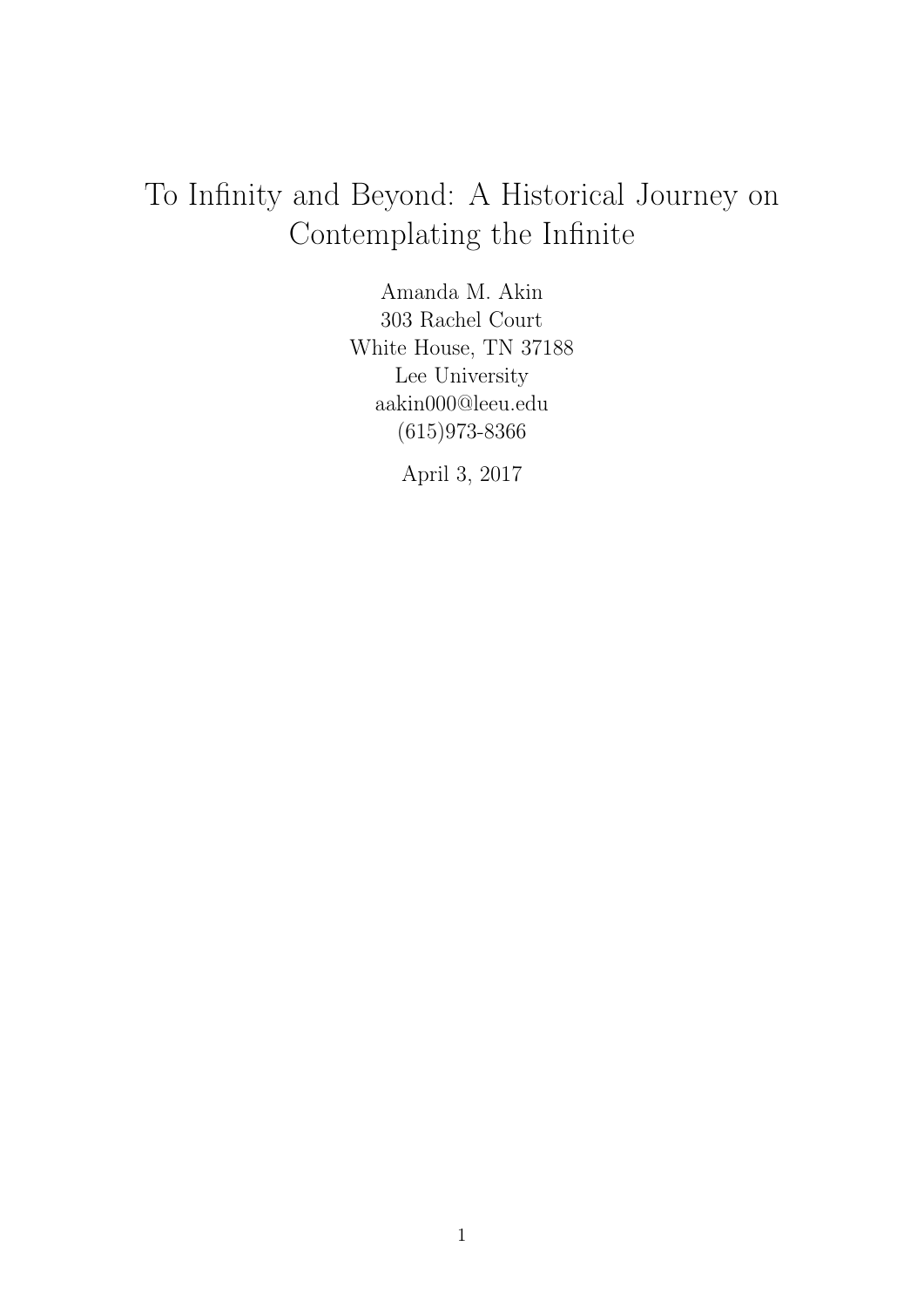"The fear of infinity is a form of myopia that destroys the possibility of seeing the actual infinite, even though it in its highest form has created and sustains us, and in its secondary transfinite forms occurs all around us and even inhabits our minds." –Georg Cantor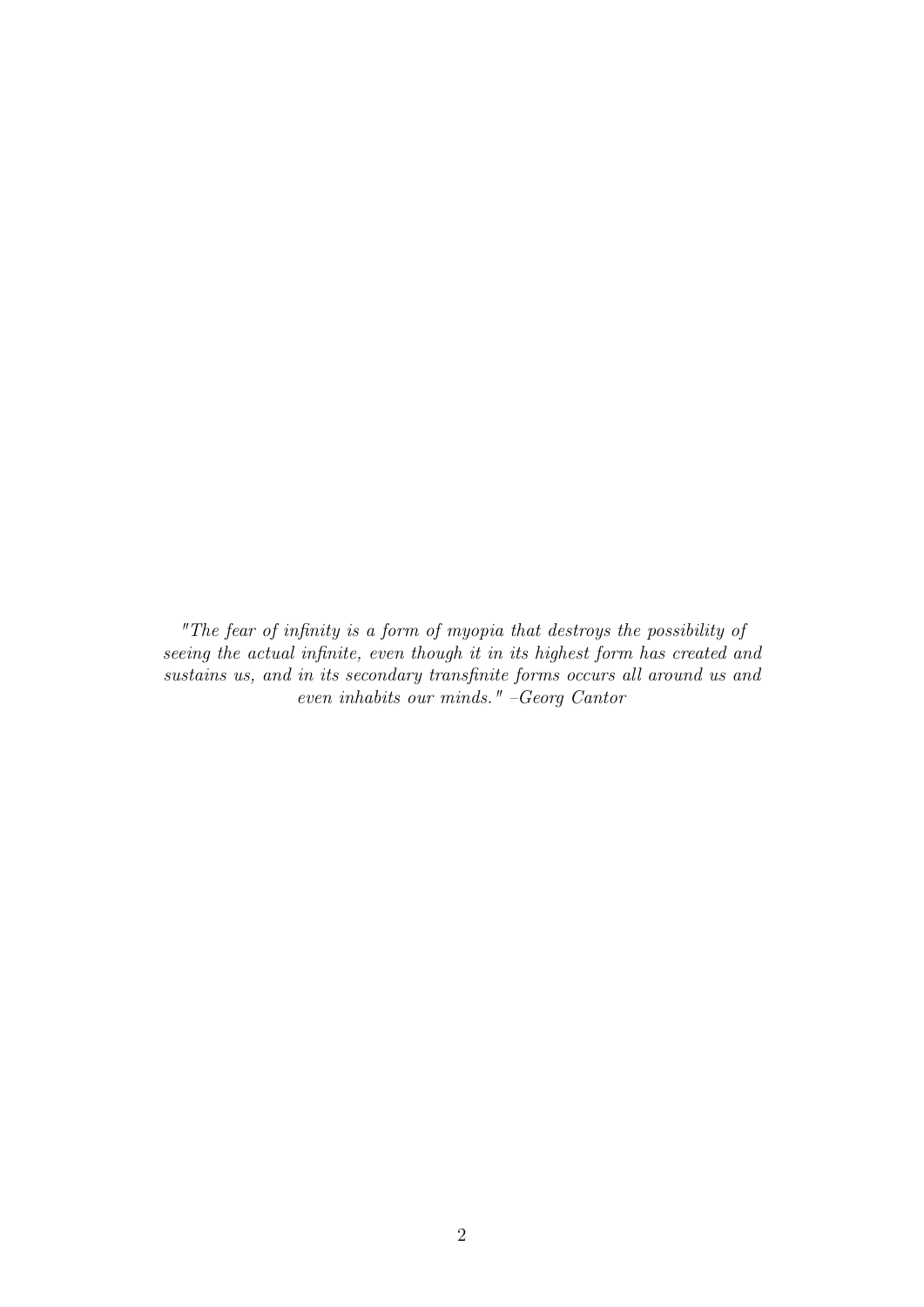# 1 Introduction

You are the proud owner of a humongous hotel–so huge, in fact, that it has *infinitely* many rooms. Business seems to be going well because your hotel is at maximum capacity. That's right–you have infinitely many guests filling infinitely many rooms. One evening, a man enters and asks for a room. For the sake of offering exceptional customer service, you decide to help him out. After thinking on it for a bit, you ask each occupant of your hotel to move to the room number that is one more than their current room number. Thus, the occupant of room  $#1$  moves to room  $#2$ , the occupant of room  $#2$  relocates to room  $#3$ , and so forth. Now, you have the pleasure of telling your new guest that you have a room available. Relieved yet proud of your work, you return to the front lobby to find that a bus has just arrived. Of course, this is not just any bus; it is an infinitely large bus with infinitely many passengers. Naturally, they all want rooms in your incredibly full hotel. Again, being the prime example of proper customer service, you try to make it work. This time, you ask every guest to move to the room number that is twice their current room number. Hence, the guest in room  $#1$  moves to room  $#2$ , the guest in room  $#2$  moves to room  $#4$ , and so on. Now, all the odd-numbered rooms are available, so place your infinitely many new guests in those rooms. You must feel quite accomplished, for you have done the unthinkable [\[1\]](#page-17-0).

The scenario above is perhaps one of the most popular paradoxes regarding infinity. It was developed in 1924 by German mathematician David Hilbert and is appropriately called Hilbert's Paradox of the Grand Hotel. It is situations, problems, and thoughts such as these that have boggled the minds of mathematicians and philosophers for centuries. The infinite is something that humanity continuously struggles to understand, for it is something we cannot necessarily see, touch, or even fathom. Over the centuries, great thinkers have attempted to make sense of perhaps the most nonsensical concept known to man. Some have succeeded, many have failed, and even more have lost their minds in the attempt to demystify infinity and understand its role in mathematics. Hence, we will explore this journey throughout history and examine the mathematics born out of the pursuit of unraveling the infinite.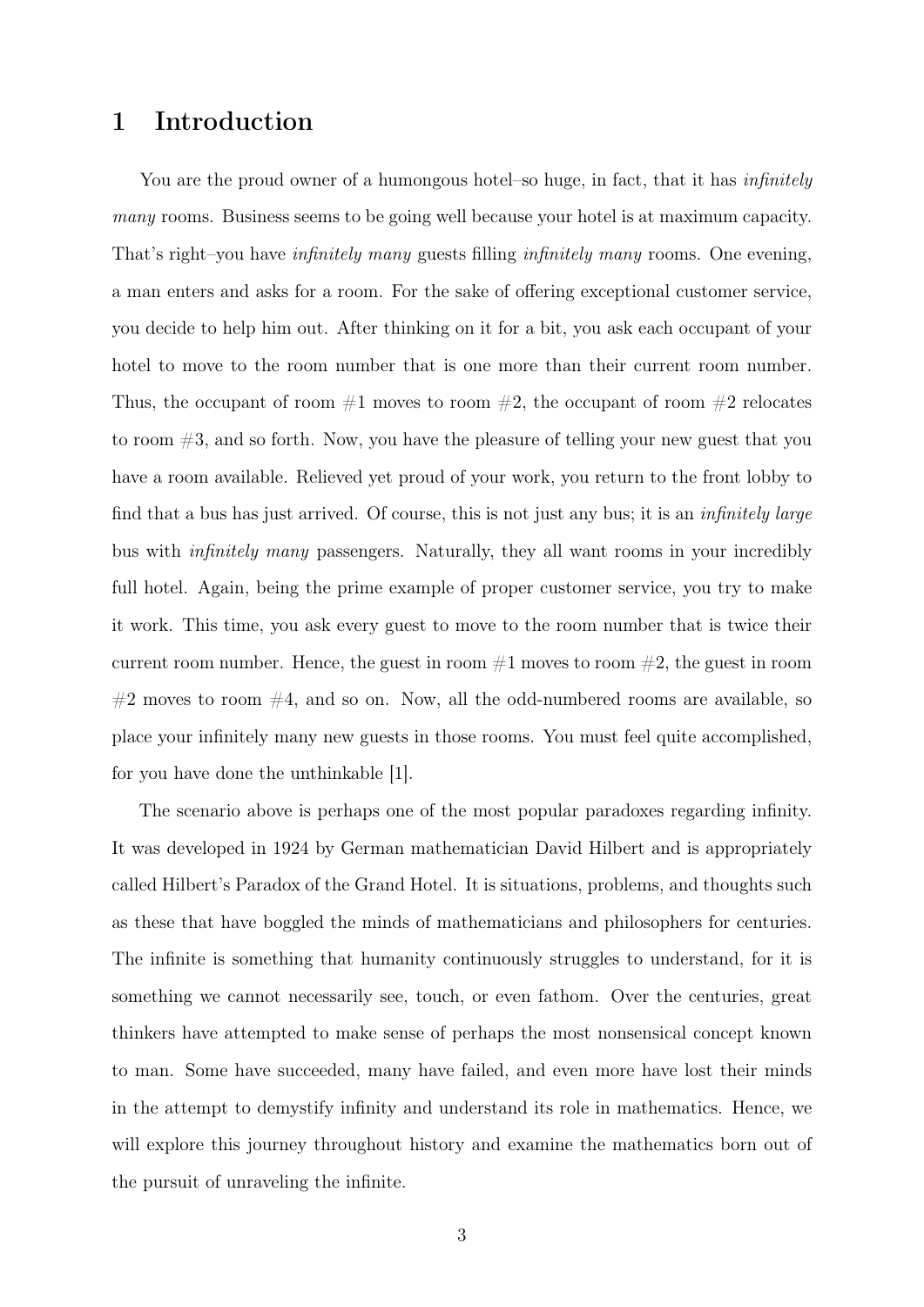# 2 The Birth of Infinity

Evidence reveals that the first notions of infinity occured in ancient civilizations. It was initially regarded as a philosophical concept by ancient Greeks. Greek philosopher Anaximander (610-546 B.C.) is coined for using the word apeiron (άπειρον) to describe what is limitless, boundless, and infinite. Apeiron was regarded as a negative word, and Anaximander used it to describe the chaos out of which the universe was born. "Thus, apeiron need not only mean infinitely large, but can also mean totally disordered, infinitely complex, subject to no finite determination"[\[2\]](#page-17-1). The idea of something as indescribable as the infinite was beyond the ancient Greeks' understanding, causing them to have a severe disdain for the idea.

Another early appearance of the infinite is found in the works of Zeno of Elea (490- 430 B.C.). Zeno is perhaps most well known for his development of his paradoxes, which involve the process of completing infinitely many tasks. He used these to support his claim that continuous time, space, and motion are merely an illusion [\[13\]](#page-18-0).



Figure 1: Achilles and the Tortoise [\[8\]](#page-18-1)

Perhaps the most well known of Zeno's Paradoxes is that of Achilles and the Tortoise. The story goes that Achilles and a tortoise are in a race of sorts in which the tortoise is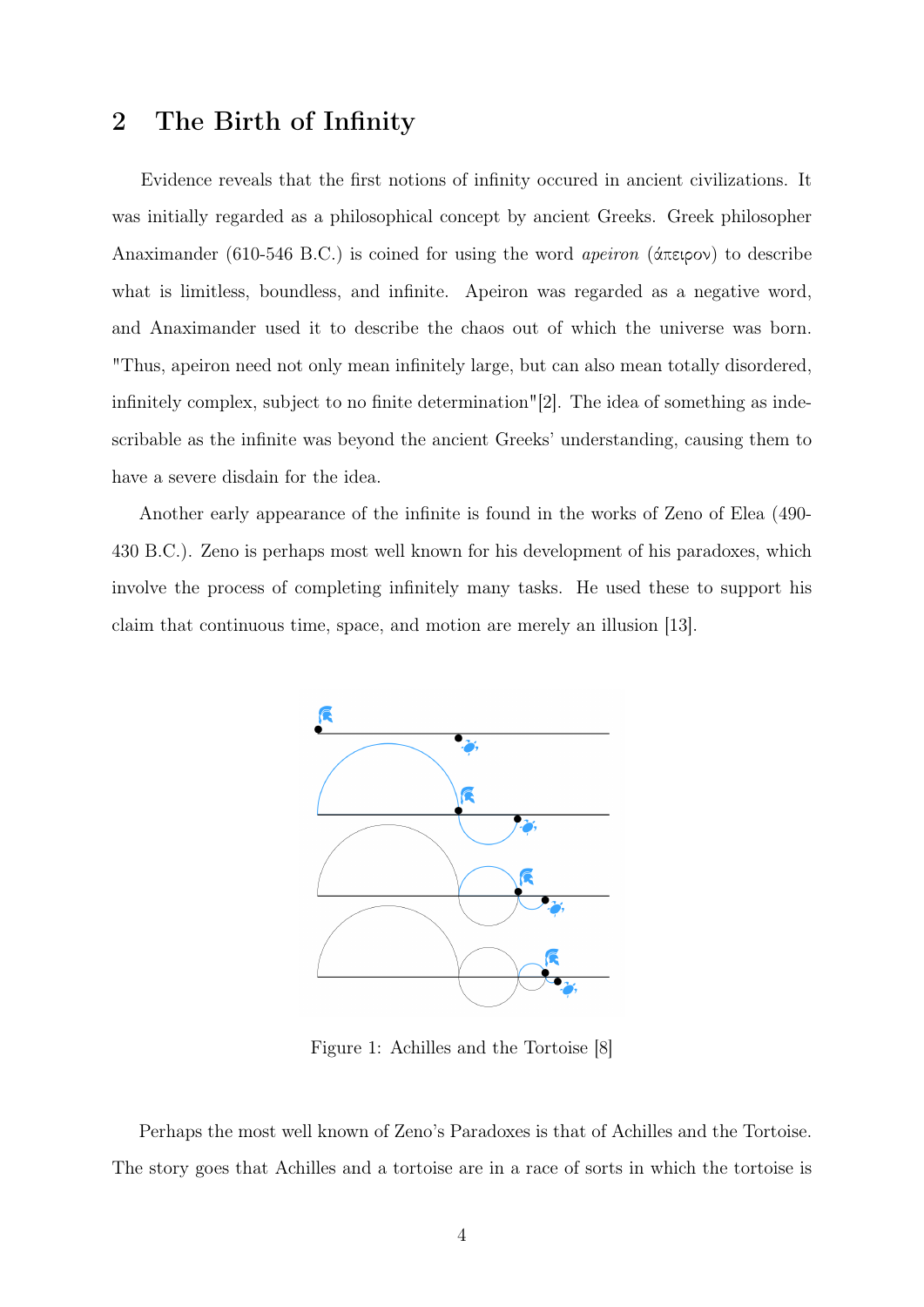allowed a head start. Theoretically, in the time it takes for Achilles to reach where the tortoise was when Achilles started, the tortoise has traveled another distance (Figure 1). Should this process continue, Achilles will never pass the tortoise, or even catch up to him for that matter. This is because it would require Achilles to reach an infinite number of places the tortoise reached before conquering him. Zeno's conclusion is, of course, absurd, for it simply does not make sense that a man running at a faster velocity would not be able to pass a slowly-moving tortoise. Paradoxes such as these caused an uproar in philosophical and mathematical communities that would last for centuries, leading them to examine the paradoxes within the context of infinite sums and convergence.

# 3 Infinity in Greece

### 3.1 The Horror of the Incommensurable

The Pythagoreans first stumbled upon the concept of infinity when they found  $\sqrt{2}$  in their mathematics. Pythagoras and his students believed in "the metaphysic of number and the conception that reality is, at its deepest level, mathematical in nature" [\[3\]](#page-18-2). They assigned every item to a natural number and even used numbers to describe the universe around them. The Pythagoreans held an "intuition that any two lengths are 'commensurable' (that is, measurable) by integer multiples of some common unit. To put it another way, they believed that the whole (or counting) numbers, and their ratios (rational numbers or fractions), were sufficient to describe any quantity" [\[4\]](#page-18-3).



Figure 2: Right Triangle Formed from the Unit Square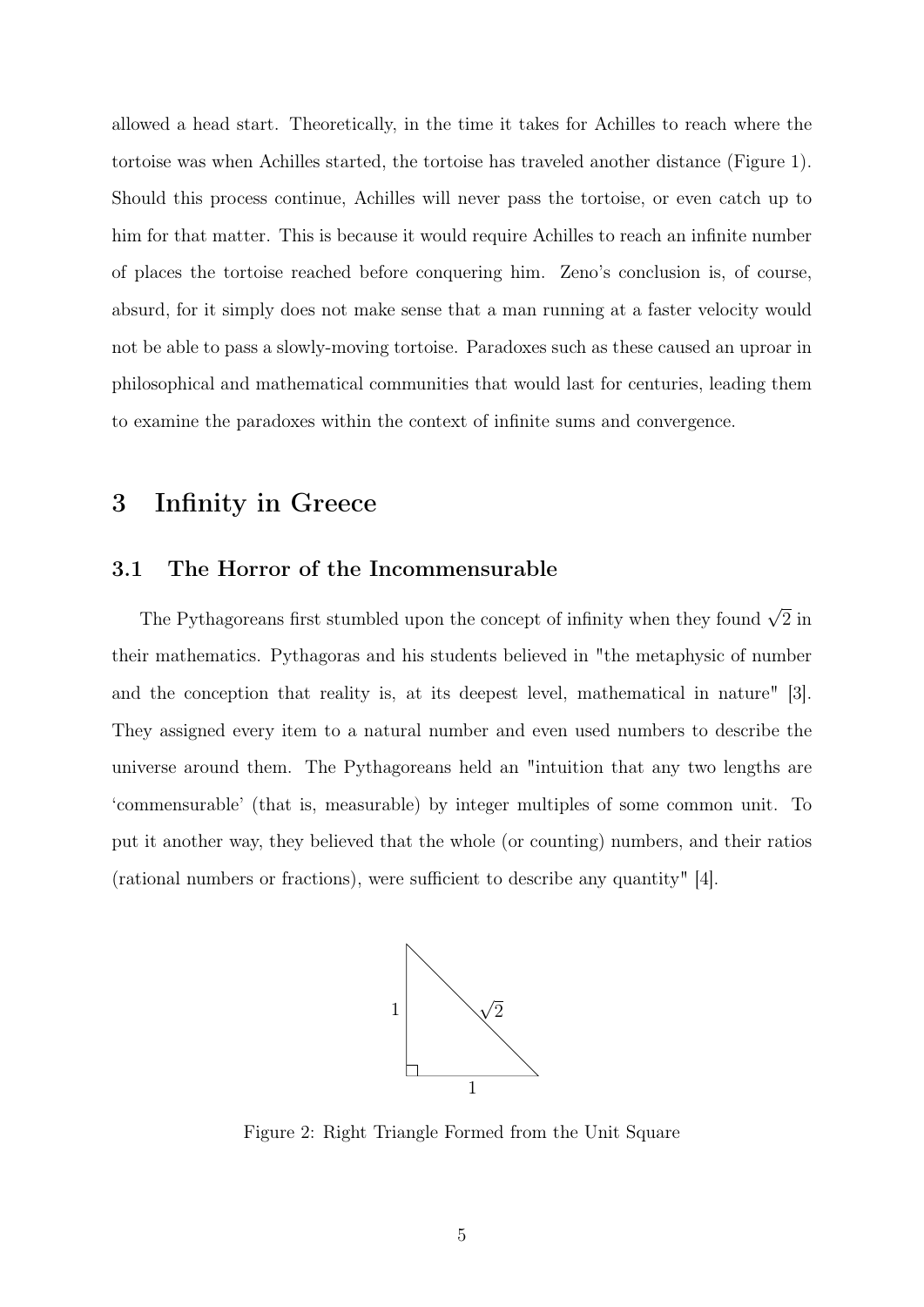One could imagine the horror they experienced when they found irrational numbers, which cannot be represented as a ratio of natural numbers and whose decimal places continue without termination. In other words, they have infinitely many decimal places. Using the Pythagorean Theorem, they found that the diagonal of the unit square measured to be  $\sqrt{2}$  (Figure 2), which is approximately equal to 1.414213562373095.... They had found a number that could not be written as a ratio and did not fit within their concept of number. They called numbers of the like incommensurable, for they could not be assigned a particular finite measure. This completely obliterated everything they believed to be true about numbers, and consequently the world around them.

A Euclidean proof demonstrating the irrationality of  $\sqrt{2}$  allows us to examine this particular struggle the Pythagoreans encountered with the incommensurable. Additionally, the proof shows early ideas of describing transfinite numbers, which can be defined as a "denotation of the size of an infinite collection of objects" [\[5\]](#page-18-4). Examine Euclid's proof of the irrationality of  $\sqrt{2}$  or "the incommensurability of the diagonal of a square with its side" [\[6\]](#page-18-5).

**Theorem 1.** The squares on straight lines commensurable in length have to one another the ratio which a square number has to a square number; and squares which have to one another the ratio which a square number has to a square number also have their sides commensurable in length. But the squares on straight lines incommensurable in length do not have to one another the ratio which a square number has to a square number; and squares which do not have to one another the ratio which a square number has to a square number also do not have their sides commensurable in length either [\[7\]](#page-18-6).



Figure 3: Square ACBD with Diagonal AC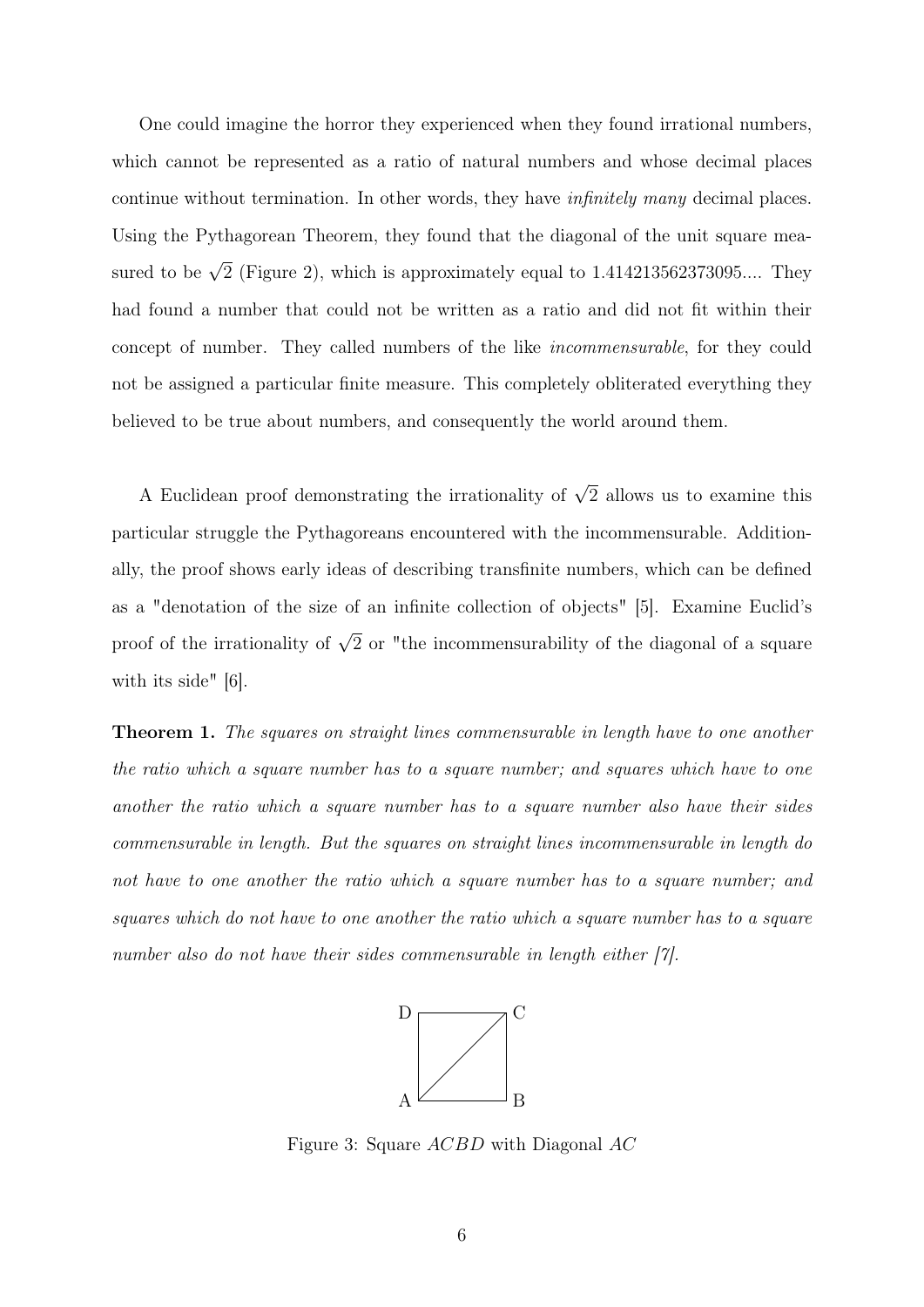*Proof.* Examine square  $ABCD$ , where AC is the diagonal. If diagonal AC and side AB have a common measure  $\lambda$ , then there exist positive integers m and n such that

$$
AC = m\lambda
$$
 and  $AB = n\lambda$ 

and whose ratio would be

$$
\frac{AC}{AB} = \frac{m\lambda}{n\lambda} = \frac{m}{n},
$$

where the common measure  $\lambda$  is divided away and m and n no longer have a common measure. Now examine

$$
\frac{(AC)^2}{(AB)^2} = \frac{m^2}{n^2}.
$$

If we apply the Pythagorean Theorem to triangle ABC, then

$$
(AC)^2 = AB^2 + AD^2 = 2(AB)^2
$$

By substituting in  $2(AB)^2$  for  $(AC)^2$ , we have

$$
\frac{2(AB)^2}{(AB)^2} = \frac{m^2}{n^2}
$$

$$
2 = \frac{m^2}{n^2}
$$

$$
2n^2 = m^2
$$

It would follow that m is even. Let  $m = 2k$ , for any  $k \in \mathbb{N}$  such that

$$
2n^2 = (2k)^2
$$

$$
n^2 = 2k^2
$$

Thus, we can conclude that n is even. Because both  $n$  and  $m$  are even, it implies that they have some common measure. This contradicts our statement above that  $m$  and  $n$ have no common measure, so we can conclude that the diagonal is of incommensurable  $\Box$ length  $|6|$ .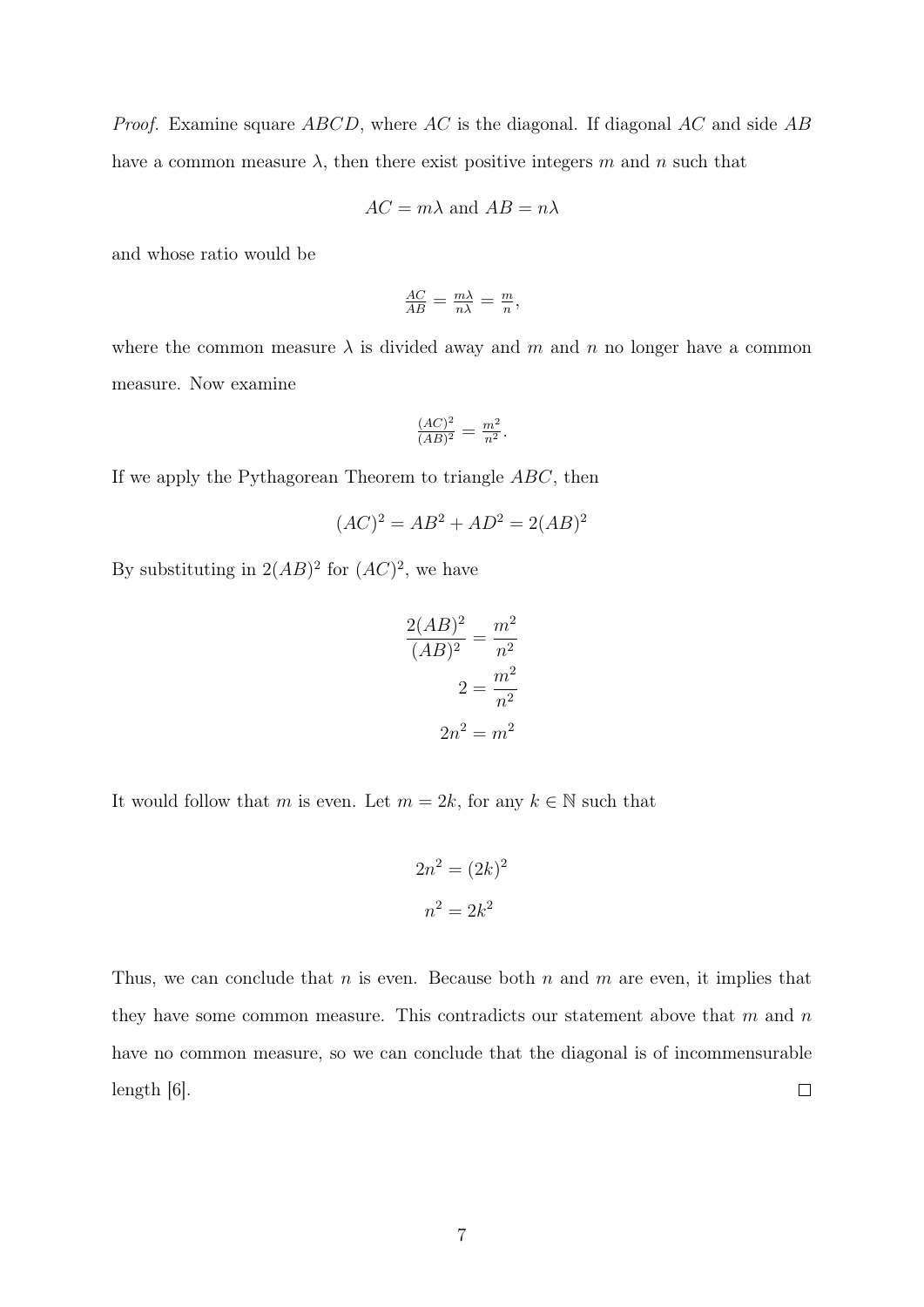### 3.2 Early Thoughts on the Infinite

#### 3.2.1 Euclid

Euclid of Alexandria was a Greek mathematician of the third century B.C, and he is often called the father of geometry. This comes as no surprise, for his extensive work entitled *Elements* establishes the very foundation of geometry. Also included in *Elements* is a thorough work on number theory. Euclid is known for his astounding use of rigor and proof in his mathematics, and this is well-exhibited in his work. Book IX of Elements is on number theory, and in it, Euclid proves that the set of all primes is infinite. However, he does not use this terminology. Proposition 20 reads, "Prime numbers are more than any assigned multitude of prime numbers" [\[7\]](#page-18-6). Euclid's phrasing here may imply that he struggled to acknowledge the existence of actual infinity in mathematics. The idea of having an infinite amount of primes may have been an absurdity to Euclid. Nonetheless, he produces a proof that indeed proves the infinitude of the primes:

Proof. Assume that the set of all prime numbers is finite. Then there exists some prime number  $P$  that is the greatest of all the primes. Thus,

2, 3, 5, 7, ..., P

represents the series of all primes. Now, let Q be a number such that

$$
Q = (2 \cdot 3 \cdot 5 \cdot 7 \cdots P) + 1.
$$

However, Q cannot be prime because when divided by any product of the prime numbers, there will always be a remainder of 1. Thus, Q must not be prime, so there must exist some prime number that divides  $Q$ . Again, if  $Q$  is divided by any product of primes, there is a remainder of 1, so there needs to be some greater prime such that  $Q$  is divisible by it. This contradicts our assumption that  $P$  is the greatest prime number. Thus, the set of prime numbers must be infinite.  $\Box$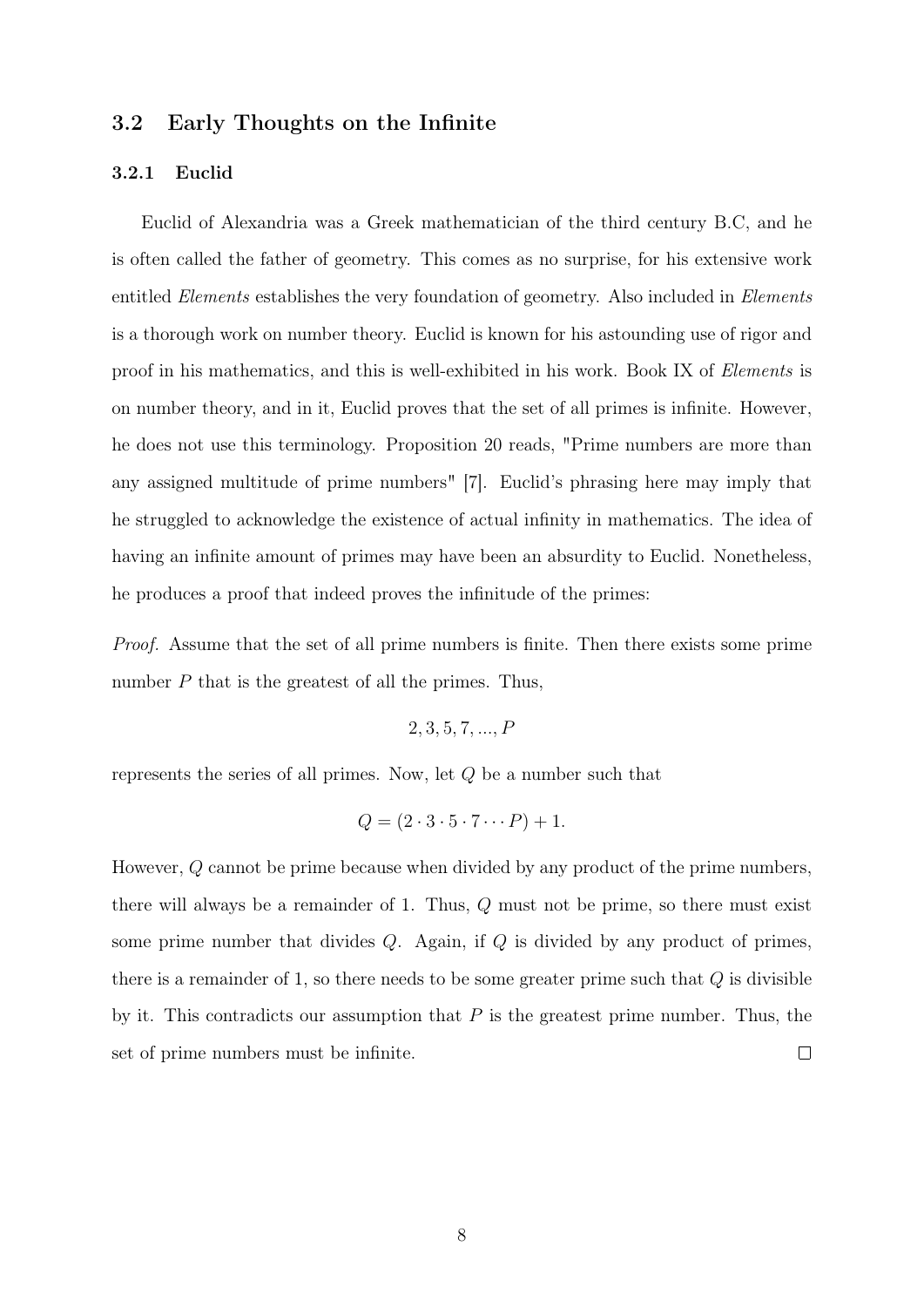#### 3.2.2 Aristotle and Infinity

In the third century B.C, Aristotle also attempted to make sense of the infinite. Being the great thinker he was, Aristotle thought that perhaps the infinite was not as daunting as his superiors found it to be. He found that perhaps there was a role of infinity in the universe. "For instance, it seems possible that time will go on forever; and it would seem that space is infinitely divisible, so that any line segment contains an infinity of points" [\[2\]](#page-17-1). However, Aristotle believed that infinity could not be examined in a whole sense, but rather as a potential element. He categorized these as actual and potential infinity.

#### 3.2.3 Actual vs. Potential Infinity

Aristotle's writings imply that infinity can be expressed two ways: actual and potential. Potential infinity described things that increased or continued without bound. In other words, the potentially infinite is a finite collection which could possibly grow to be infinite in time. Vida Kolar and Tatjana Čadež describe potential infinity in their article on understanding infinity:

"Potential infinity is related to an ongoing process without an end, for example, counting the natural numbers 1,2,3,4... It is an infinite process of which neither the end nor the last term (of the sequence) can be determined. We can imagine the procedure of acquiring ever new numbers, but we cannot realize it in practice" [\[13\]](#page-18-0).

Actual infinity, on the other hand, is presently infinite. In other words, its "infinitude exists at some point in time (existing 'all at once')" [\[13\]](#page-18-0). Aristotle found that if anyone had a problem with the infinite, it was due to the fact that they were considering *actual* infinity, which is inconceivable for humanity. Aristotle's view on infinity spread to most of the known world and would be adopted centuries later by Galileo Galilei (1564-1642). Galileo went so far as believing that actual infinity had no place in mathematics and should be prohibited in order to "conserve the consistency of our logical reasoning" [\[13\]](#page-18-0). The idea of infinity, particularly *actual infinity*, was so bizarre and divergent from what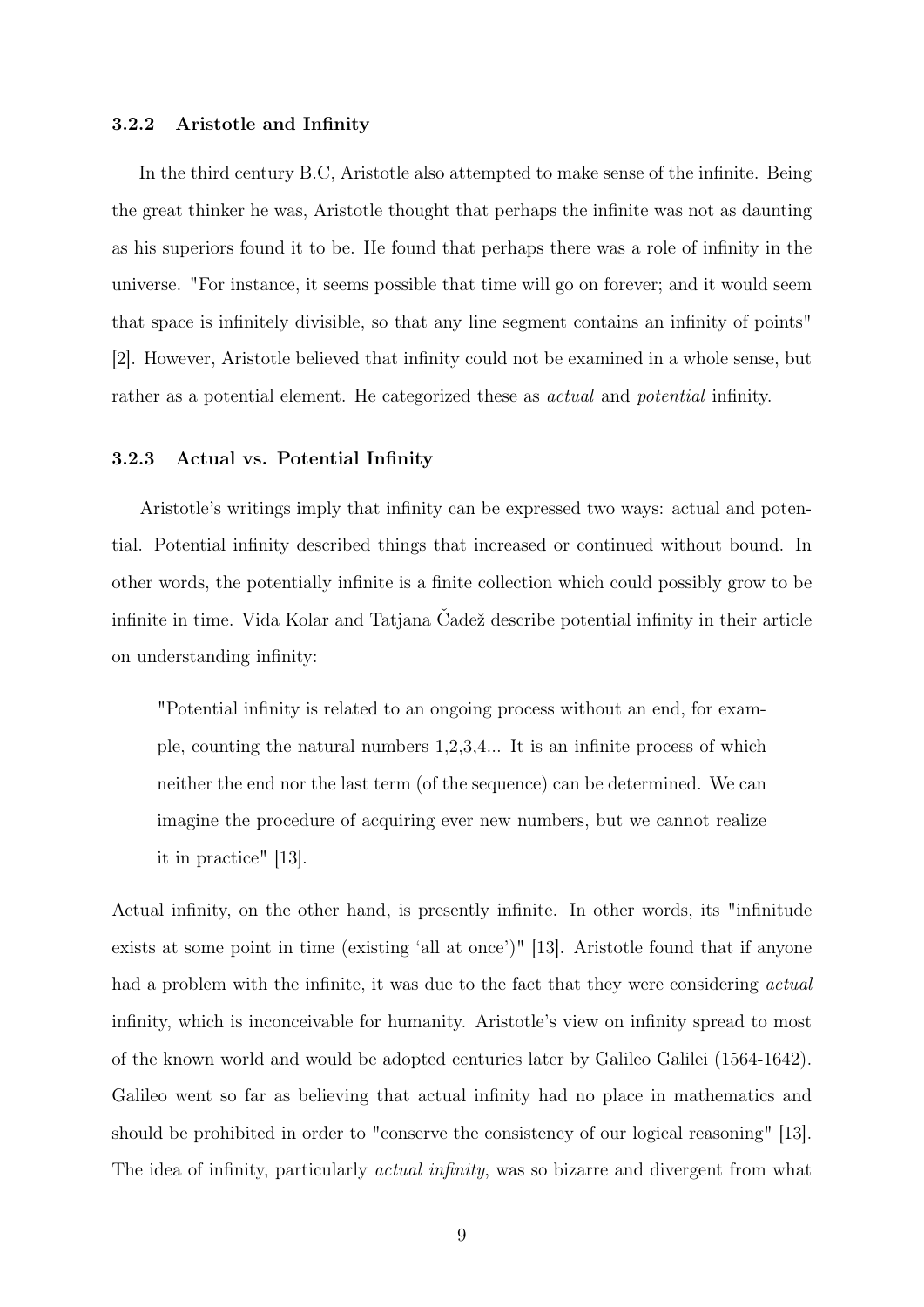great thinkers like Galileo and Aristotle knew that their solution was to essentially ignore the actual infinite's very existence. Galileo and Aristotle were certainly not alone in this mindset: many great thinkers of their respective times found infinity to be beyond comprehension. It was irrational and illogical, behaving differently than anything they had ever known. This mindset held firmly for centuries–*many* centuries. Astoundingly enough, actual infinity did not begin to receive proper recognition and implementation until 19th century A.D.

#### 3.2.4 Galileo's Struggle with the Infinite

In Galileo Galilei's work, he described the confusion and perplexity of the infinite. He claimed that "infinity and indivisibility are in their very nature incomprehensible to us; imagine then what they are when combined. Yet if we wish to build up a line out of indivisible points, we must take an infinite number of them, and are, therefore, bound to understand both the infinite and the indivisible at the same time" [\[9\]](#page-18-7). He described several apparent objections to the supposition of a line with infinitely many indivisible points. He arrived at the fact that if one could split such a line, one of the resulting pieces may be of greater length. Both lines contain infinitely many points, thus "we may have something greater than infinity, because the infinity of points in the long line is greater than the infinity of points in the short line" [\[9\]](#page-18-7). Galileo found this to be beyond human comprehension, for he could not fathom an amount greater than infinity. He later stated,

"This is one of the difficulties which arise when we attempt, with our finite minds, to discuss the infinite, assigning to it those properties which we give to the finite and limited; but this I think is wrong, for we cannot speak of infinite quantities as being the one greater or less than or equal to another"

[\[9\]](#page-18-7).

Galileo also develops a paradox involving the square numbers and their roots. He examines how every square number has a root that it multiplied by itself to retrieve the square. Are there not more non-square numbers than square numbers? If we examine the proportion of squares to non-squares, we see that in the first 100 integers there are 10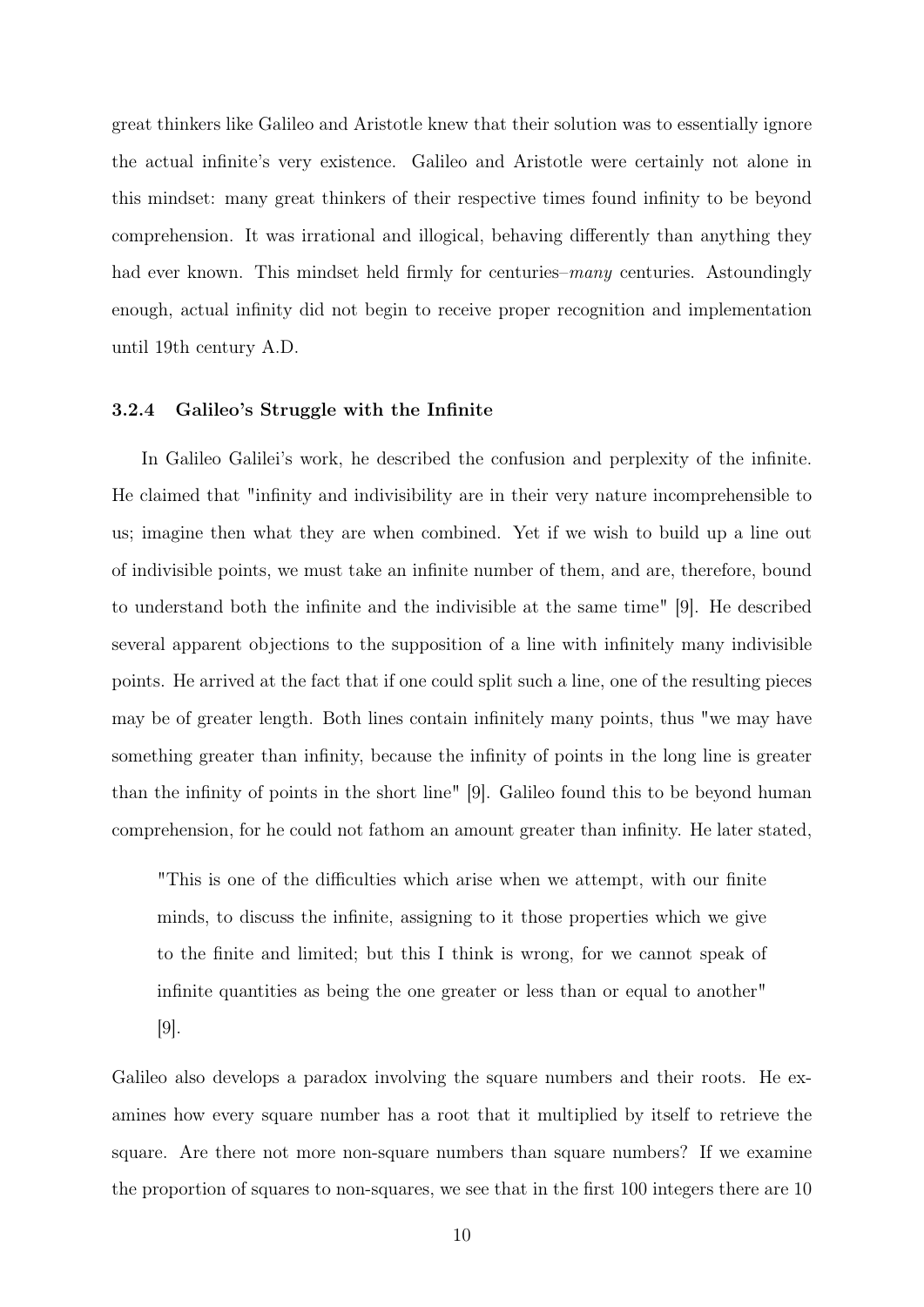square numbers, a ratio of  $\frac{1}{10}$ . In the first 10,000 integers, there are 100 square numbers, a ratio of  $\frac{1}{100}$ . In the first 1,000,000 integers, there are 1,000 square numbers, a ratio of  $\frac{1}{1,000}$ . If this trend continues, which it does, we see the proportion of square to non-square numbers slowly diminish. This should lead one to believe that there are more integers than there are square numbers. However, an individual can square any integer, meaning that one could construct a square number for every integer. Thus, there is necessarily just as many square numbers as there are integers. Galileo believes this to bring about a contradiction, a paradox. He does, however, draw from this scenario that "the attributes 'larger,' 'smaller,' and 'equal' have no place in either comparing infinite quantities with each other or in comparing infinite with finite quantities" [\[9\]](#page-18-7). We will later see mathematician Georg Cantor speak against this in his work with the infinite. However, Galileo found that there simply was not an accurate way for humanity to measure or analyze infinity accurately.

### 4 Modern Examinations of Infinity

### 4.1 Convergence and Cauchy

French mathematician Augustin-Louis Cauchy (1789-1857) made significant contributions to calculus, particularly in dealing with infinite series. Now, the idea of infinite series is much older than Cauchy; we see infinite series as early as the fourth century B.C. in Zeno's paradoxes. Cauchy's superiors did well in evaluating series, but it was Cauchy that recognized the need to treat infinite series differently. "To Cauchy, the meaning of

$$
\sum_{k=0}^{\infty} u_k
$$

was more subtle. It required a precise definition in order to determine not only its value but its very existence." So Cauchy set out to define he exact value of an infinite sum. He examines this using a sequence of partial sums [\[10\]](#page-18-8).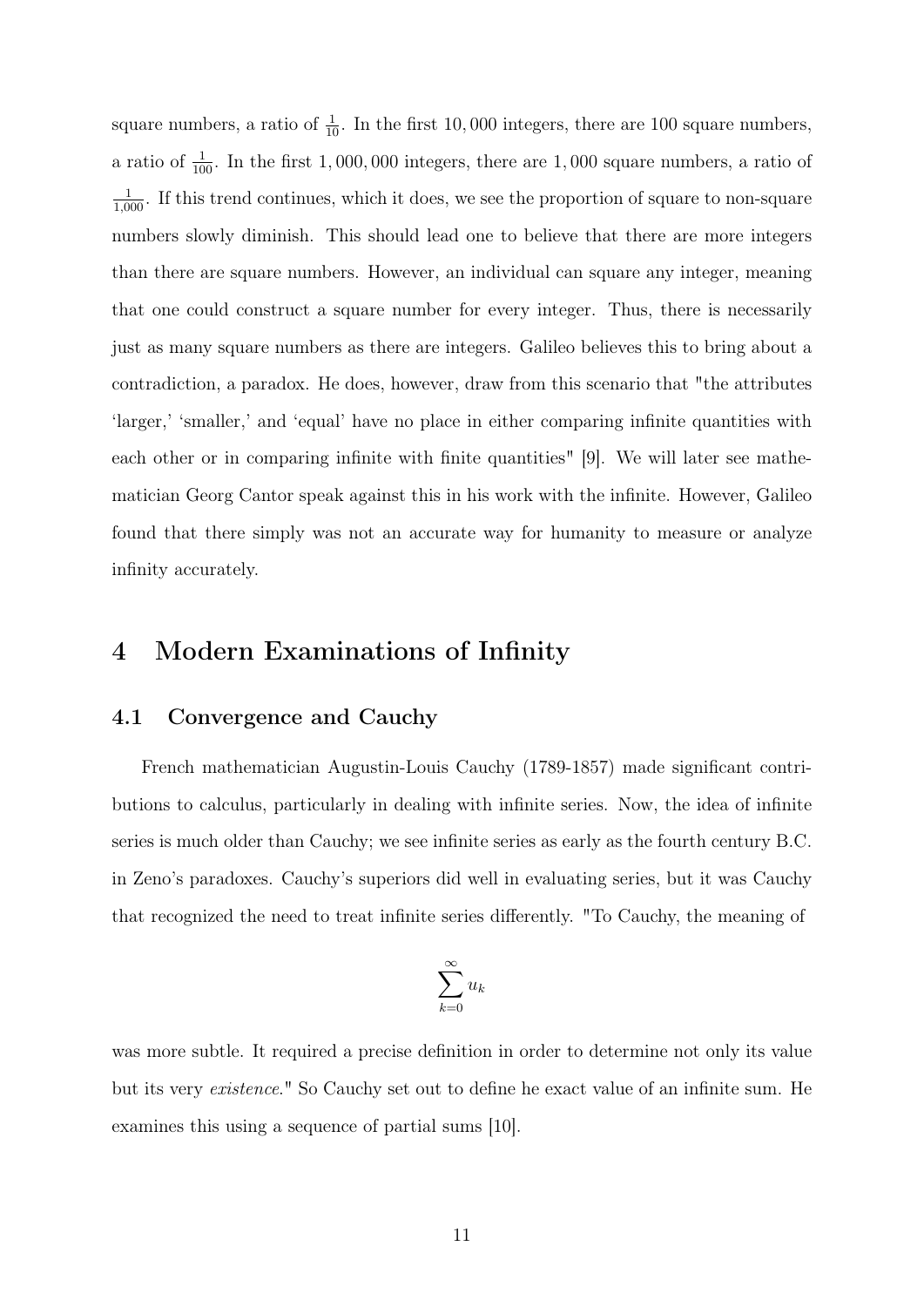"Cauchy introduced the sequence of partial sums

$$
S_1 = u_0,
$$
  
\n
$$
S_2 = u_0 + u_1,
$$
  
\n
$$
S_3 = u_0 + u_1 + u_2,
$$

#### and generally

$$
S_n = \sum_{k=0}^{n-1} u_k.
$$

Then the value of the infinite series was defined to be the limit of this sequence, that is,

$$
\sum_{k=0}^{\infty} u_k \equiv \lim_{n \to \infty} S_n = \lim_{n \to \infty} \sum_{k=0}^{n-1} u_k,
$$

provided the limit exists, in which case 'the series will be called convergent and the limit...will be called the sum of the series'" [\[10\]](#page-18-8).

What we have just examined is the work that Cauchy completed in order to construct a theory of infinite series. In order to make more sense of the infinite, Cauchy examined something that applies the idea of completing infinitely many tasks. In doing so, he has captured a bit of infinity's behavior in the concept of a limit.

An application of this process in mathematics is the proof that  $.999... = 1$ . This seems to be a false statement, for our intuition and reason tell us that these are simply two different numbers. However, we can use Cauchy's understanding of the infinite to prove this to be true.

*Proof.* Let  $a = .99999...$  We can rewrite a as a list of partial sums

$$
a = .99999... = .9 + .09 + .009 + .0009 + ... = \frac{9}{10} + \frac{9}{100} + \frac{9}{1000} + \frac{9}{10000}
$$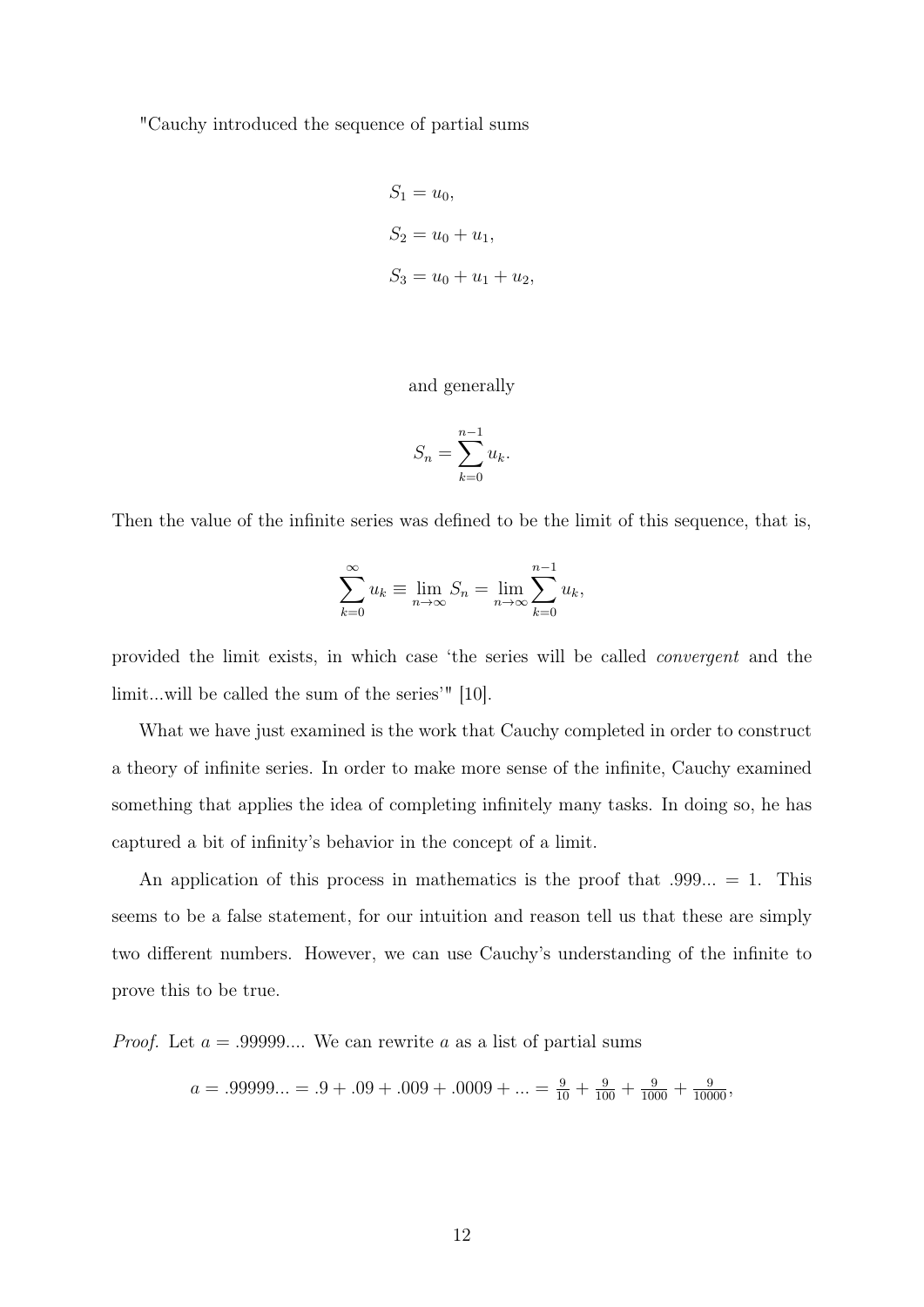which can be written as the sum

$$
a = \lim_{n \to \infty} \sum_{k=1}^{n} \frac{9}{10^k} = \lim_{n \to \infty} \left( 1 - \frac{1}{10^n} \right) = \lim_{n \to \infty} 1 - \lim_{n \to \infty} \frac{1}{10^n} = 1 - 0 = 1
$$

 $\Box$ 

Then, the limit as n approaches infinity is 1, and thus a is also 1. Hence,  $.999... = 1$ 

### 4.2 Cantor's Philosophy of the Infinite

Georg Cantor is perhaps one of the most important figures in history who explored the infinite. He is often regarded as the father of set theory, and he is well known for his theory of transfinite numbers. Cantor argued, contrary to many before him, that actual infinity deserved a place in mathematics, and he even developed the mathematics to accommodate it. At this point in time, no one had yet accepted the concept of the actual infinite, thus Cantor was incredibly bold in his pursuit to make sense of the infinite. Mathematicians found that it had no place in their work, and theologians felt that its existence would be a "direct challenge to the unique and absolutely infinite nature of God." Cantor, despite his frequent opposition, persisted and kept working in the face of adversity. In result we have an entire branch of mathematics and ideas that have changed the way we interact with infinity [\[14\]](#page-18-9).

Cantor was determined to prove that infinity could and should be admitted to the use of mathematics. He knew that many before him had argued against it, and one of their reasons was due to the idea of the annihilation of a number. This is a common proof that essentially showed that summing any number with infinity causes the number to be "annihilated," for it does not affect infinity. Then,  $a + b > a$  and  $a + b > b$ . Suppose b is infinite. Then,  $a + \infty = \infty$  for any positive value a. This does not behave the way that positive numbers should, for in this case,  $a + b$  is not greater to b. Using infinity in their number system did not make sense or function properly, so they argued it had no place. Cantor found this to be fallacious, for he believed that infinity could not be treated as any other number. Cantor knew what he was up against in taking this on. He read works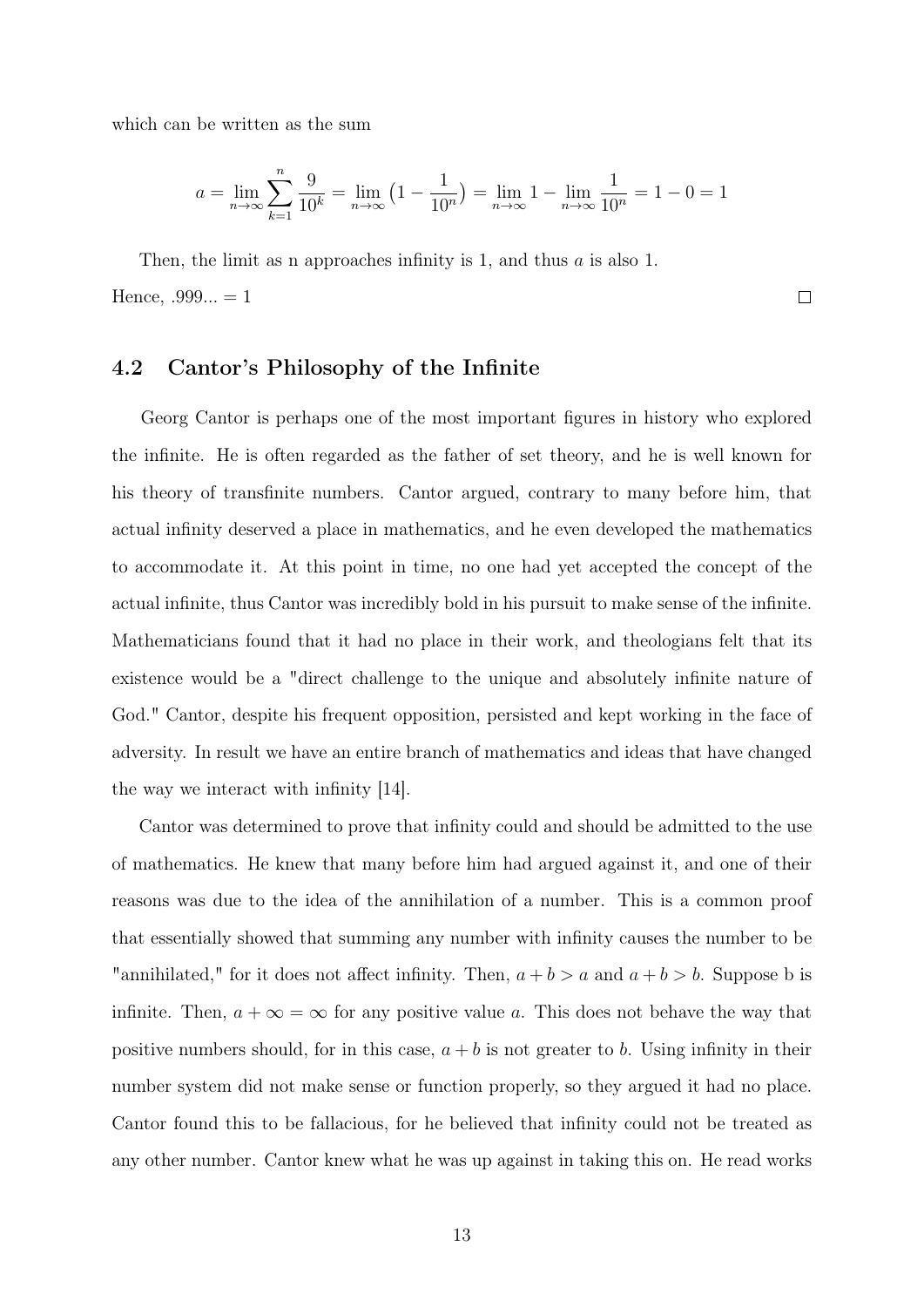of Aristotle, Descartes, and Leibniz and familiarized himself with their arguments against actual infinity.

"These writers had produced the most convincing criticisms known to Cantor of the actual infinite. If he could demonstrate their error in rejecting completed infinities, then he was certain that his transfinite numbers could easily withstand criticism of a similar or less penetrating sort" [\[14\]](#page-18-9).

In order to understand Cantor's work with the infinite, one must first examine his foundations for set theory and his theory of transfinite numbers. According to Cantor, there exist aggregates, which represent a collection as a whole. We take this today to mean set. Each aggregate  $M$  is composed of elements  $m$ . Thus,

$$
M = \{m\}.
$$

Cantor continues to explain how these aggregates can be unified as well as examined in terms of their parts or partitions. He states that

"every aggregate  $M$  has a definite 'power,' which we will also call its 'cardinal number.' We will call by the name 'power' or 'cardinal number' of M the general concept which, by means of our active faculty of thought, arises from the aggregate M when we make abstraction of the nature of its various elements  $m$  and of the order in which they are given." Essentially, Cantor has just established his idea of cardinality, which assigns a number to every set that describes how many elements are in the set. Hence, the cardinality of:

$$
M = \{1, 3, 6, 4, 7, 9, \}
$$

is 6, for there are six elements contained in set  $M$ . The cardinal or power of M would be written as  $\overline{M}$ . Cantor applies this simple structure to sets that are not quite as easy to visualize or even count [\[15\]](#page-19-0).

In Chapter 6 of his work titled *Contributions to the Founding of the Theory of Transfi*nite Numbers, Cantor discussed the concept of the "smallest transfinite cardinal number."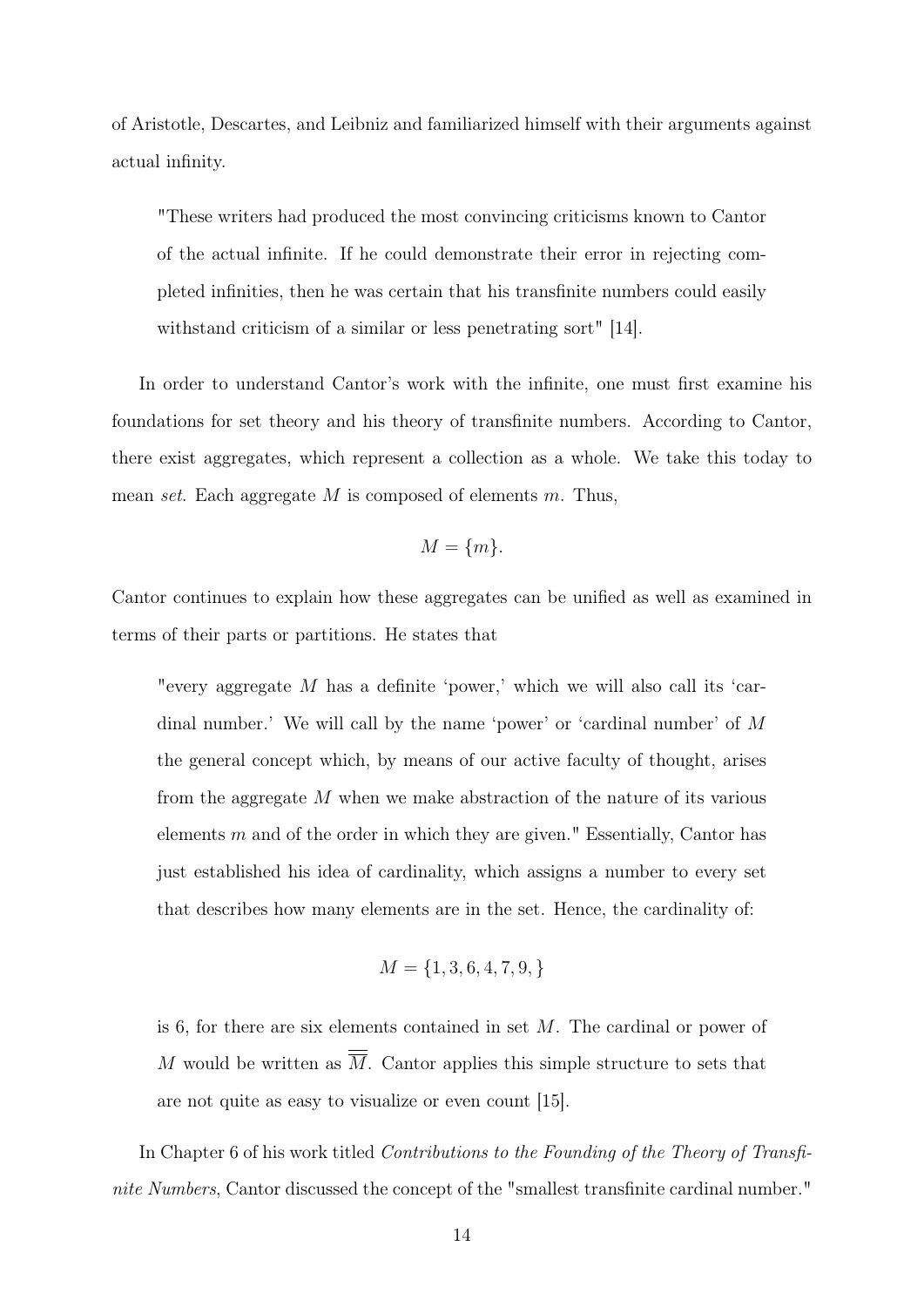He wrote, "Aggregates with finite cardinal numbers are called 'finite aggregates,' all others we will call 'transfinite aggregates' and their cardinal numbers 'transfinite cardinal numbers.' The first example of a transfinite aggregate is given by the totality of finite cardinal numbers v; we will call this cardinal number 'aleph-zero' and denote it by  $\aleph_0$ ; thus we define

$$
\aleph_0 = \overline{\overline{\{v\}}}.
$$

That  $\aleph_0$  is a *transfinite* number, that is to say, is not equal to any finite number  $\mu$ , follows from the simple fact that, if to the aggregate  $\{v\}$  is added a new element  $e_0$ , the union-aggregate  $({v}, e_0)$  is equivalent to the original aggregate  ${v}$ . Thus we have

$$
\aleph_0 + 1 = \aleph_0" [15].
$$

Cantor's work also imply that there is not just one transfinite number but many different sizes. This is where Cantor is coined for stating that there are different sizes of infinity. He reveals this same notion in his proof of the uncountability of the real numbers, R. Furthermore, he claimed that some transfinite aggregates are *countable*, while others are uncountable. Cantor's obvious method of choice in proving countability is by whether or not he could construct a one-to-one correspondence between two sets or aggregates, one of which would often be the natural numbers, N. Examine his proof for the uncountability of R.

*Proof.* Let  $\mathbb R$  be the set of all reals. Assume that the cardinality of  $\mathbb R$  is equal to that of the natural numbers N. Thus, we can construct a one-to-one correspondence between R and N such that for every element in R, there exists exactly one element in N. Now, for the sake of simplicity, examine the interval  $[0,1]$ . We can begin listing the elements of each so that we can model this bijection.

> $1 \Longrightarrow .0120340506...$  $2 \Longrightarrow .0327938394...$  $3 \implies 0.1054930473...$  $4 \Longrightarrow .1365789382...$  $5 \Longrightarrow .2673649501...$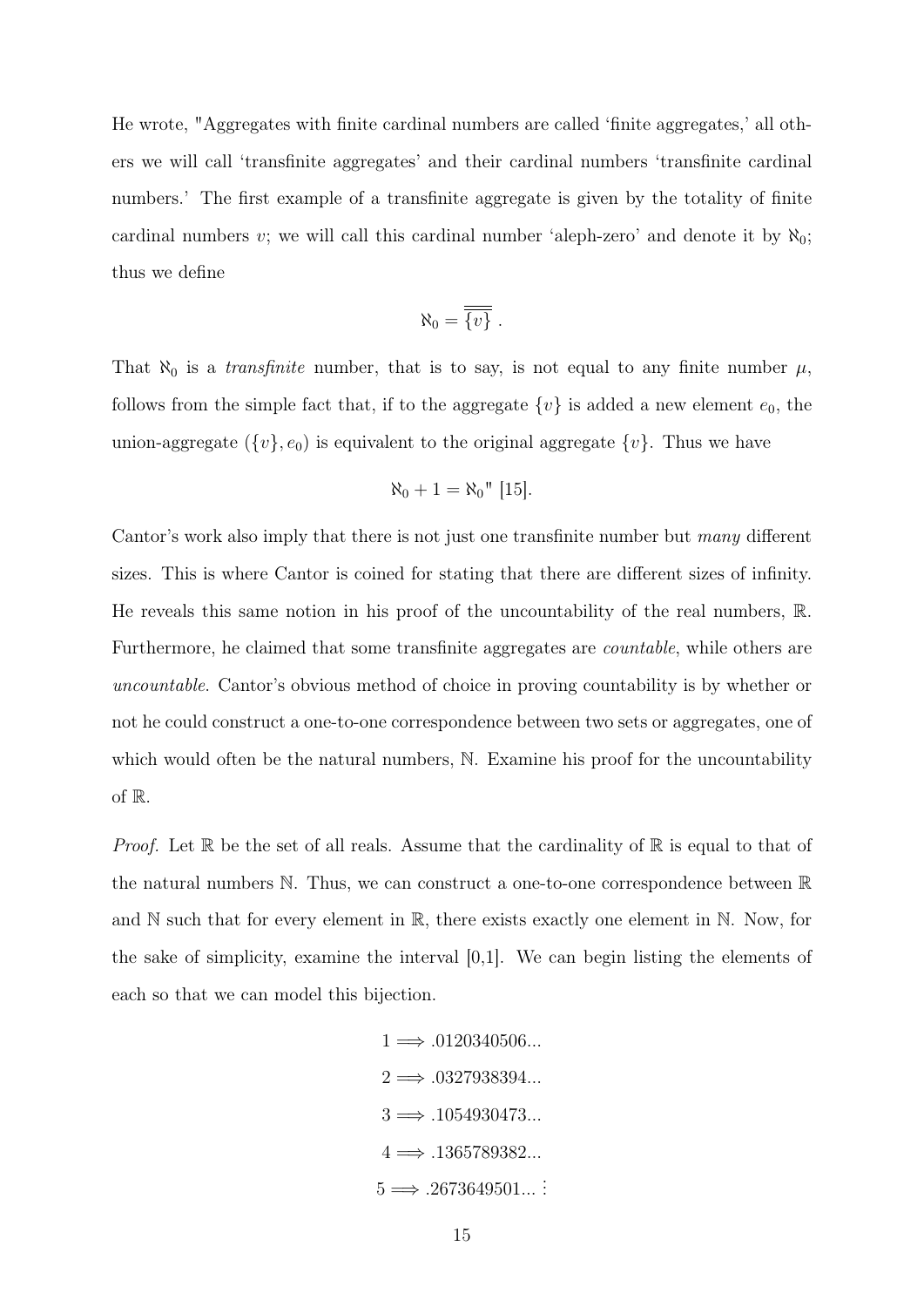This process would continue until we had each element listed. However, for the sake of argument, let us construct a new number in  $\mathbb R$  that is comprised of the numbers that form a diagonal in the example above.

> $1 \implies$  . [0] 120340506...  $2 \Longrightarrow .0[3]27938394...$  $3 \Longrightarrow .10[5]4930473...$  $4 \Longrightarrow .136[5]789382...$  $5 \Longrightarrow .2673[6]49501...$ . . .

This new number is .03556..., which is clearly not contained in our list. This implies that there is an element in  $\mathbb R$  that does not have a pre-image in  $\mathbb N$ . Thus, the cardinality of  $\mathbb R$ must be greater than the cardinality of N, which contradicts what we stated previously. Therefore, the cardinality of  $\mathbb R$  is necessarily greater than the cardinality of  $\mathbb N$ .  $\Box$ 

Thus, Cantor found that there were simply different sizes of transfinite sets. He sought to assign cardinalities to these sets, so he let  $\aleph_0$  represent the cardinality of the natural numbers, N, for they were denumerable, or countable. This means that all sets that were denumerable by the natural numbers would also have the cardinality  $\aleph_0$ . Furthermore, Cantor let  $\aleph$  represent the cardinality of the real numbers,  $\mathbb{R}$ . Thus,  $\aleph > \aleph_0$ . Cantor also defined a concept known as a power set. He was able to prove that the power set of any set is strictly larger than the original set, denoted by

$$
\overline{\overline{\mathcal{S}(M)}} > \overline{\overline{M}}.
$$

Today, we know this as Cantor's Theorem, and its importance lies in the implications it holds: there exists a hierarchy of transfinite cardinalities. Cantor showed that " $\aleph =$  $\overline{\mathcal{S}(M)}$  and suggested that there are no cardinal numbers between  $\aleph_0$  and  $\aleph$ , a conjecture known as the continuum hypothesis" [\[16\]](#page-19-1).

Cantor certainly advanced the way mathematicians and philosophers alike viewed mathematics. Albeit his views were not generally accepted until after his death, Cantor's development of set theory, philosophy of the infinite, inspiration for calculus speaks to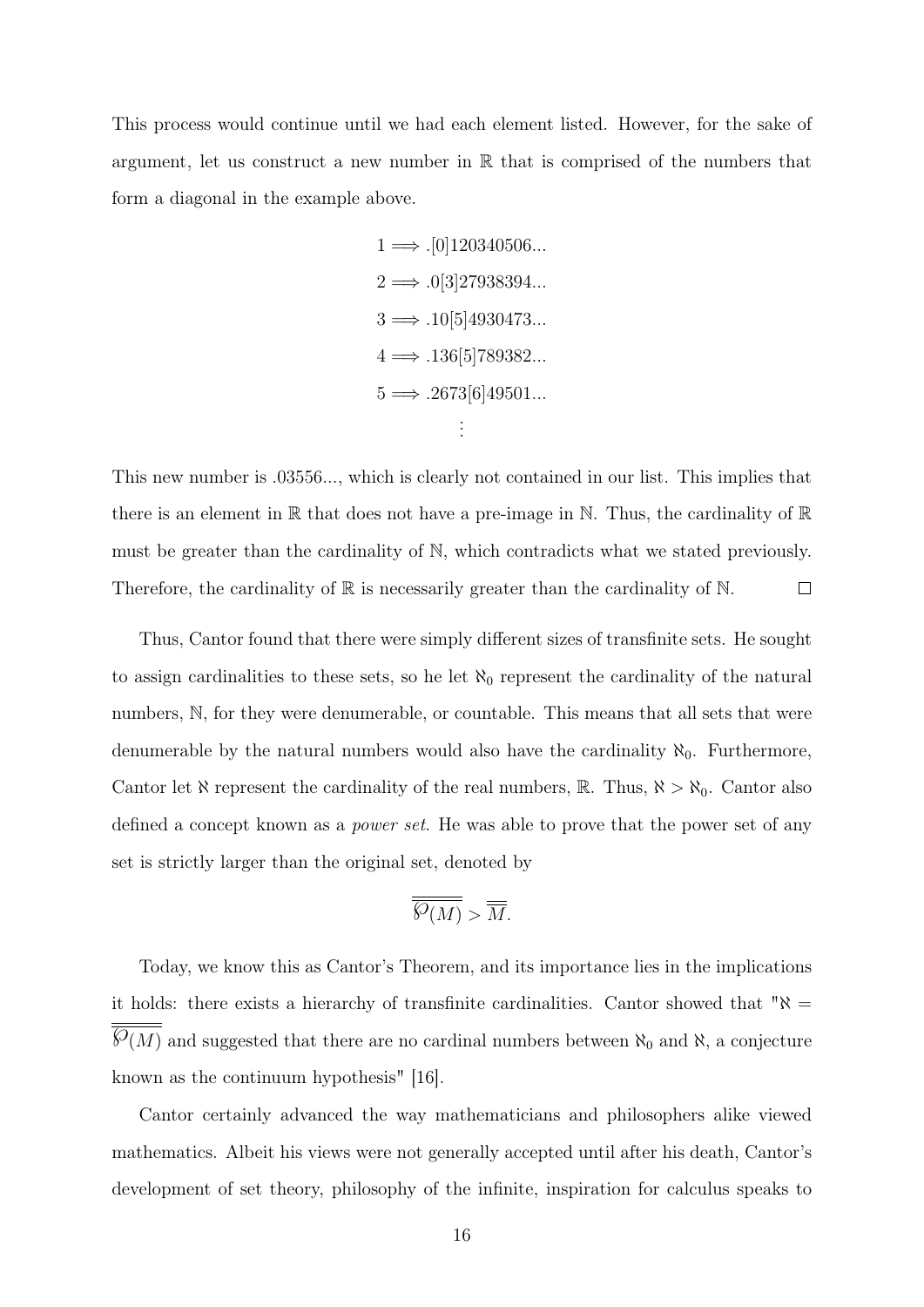the apparent significance of his work.

Cantor's ideas were rejected by most of his contemporaries and even the Christian church. In their time, his mathematical ideas were so counter-intuitive and revolutionary that they just could not be seen as rational solutions to the problem of infinity. The church found his views on the actual infinite to indicate pantheism, for they felt it implied that something other than God could be ultimately infinite. Cantor, being a Christian himself, denied this claim and tried to demonstrate how learning more about the infinite helps learn more about God. He even felt that God had revealed the ideas of the infinite to him. Even so, Cantor could not handle the massive amounts of rejection he faced. Later in his life, he fell ill to depression and spent periods of time in and out of the sanatorium. Cantor spent his final year of life there, where he would die in early 1918 [\[14\]](#page-18-9).

### 4.3 Richard Dedekind

Richard Dedekind was another nineteenth-century mathematician who is known to have made significant contributions to transfinite mathematics. Much of his work reinforces the work of Cantor, for we see Dedekind's work echo the very ideas Cantor fought so hard to defend. An example of Dedekind's work is his definition of similarity. Dedekind claimed that two sets were similar if one could construct a one-to-one correspondence between them. This resonates Cantor's idea of cardinality, namely using the process of constructing one-to-one correspondences to examine set size. Dedekind uses his definition of similarity to define an infinite set, which he defines to be a set that is "similar to a proper part of itself." In other words, two sets are similar if it is equinumerous to one of its proper subsets [\[17\]](#page-19-2).

Take the natural numbers  $\mathbb{N}$ , for example.  $\mathbb{N}^3$  and  $\mathbb{N}$  are equinumerous, for every element in the natural numbers has a cube.  $\mathbb{N}^3 \subset \mathbb{N}$  because every element of  $\mathbb{N}^3$  is in  $\mathbb{N}$ , but there are some elements in  $\mathbb N$  not in  $\mathbb N^3$ , as demonstrated below.

Dedekind is also known to have admired the work of Georg Cantor and supported his ideas concerning transfinite numbers. It is here that we perhaps see significant develop-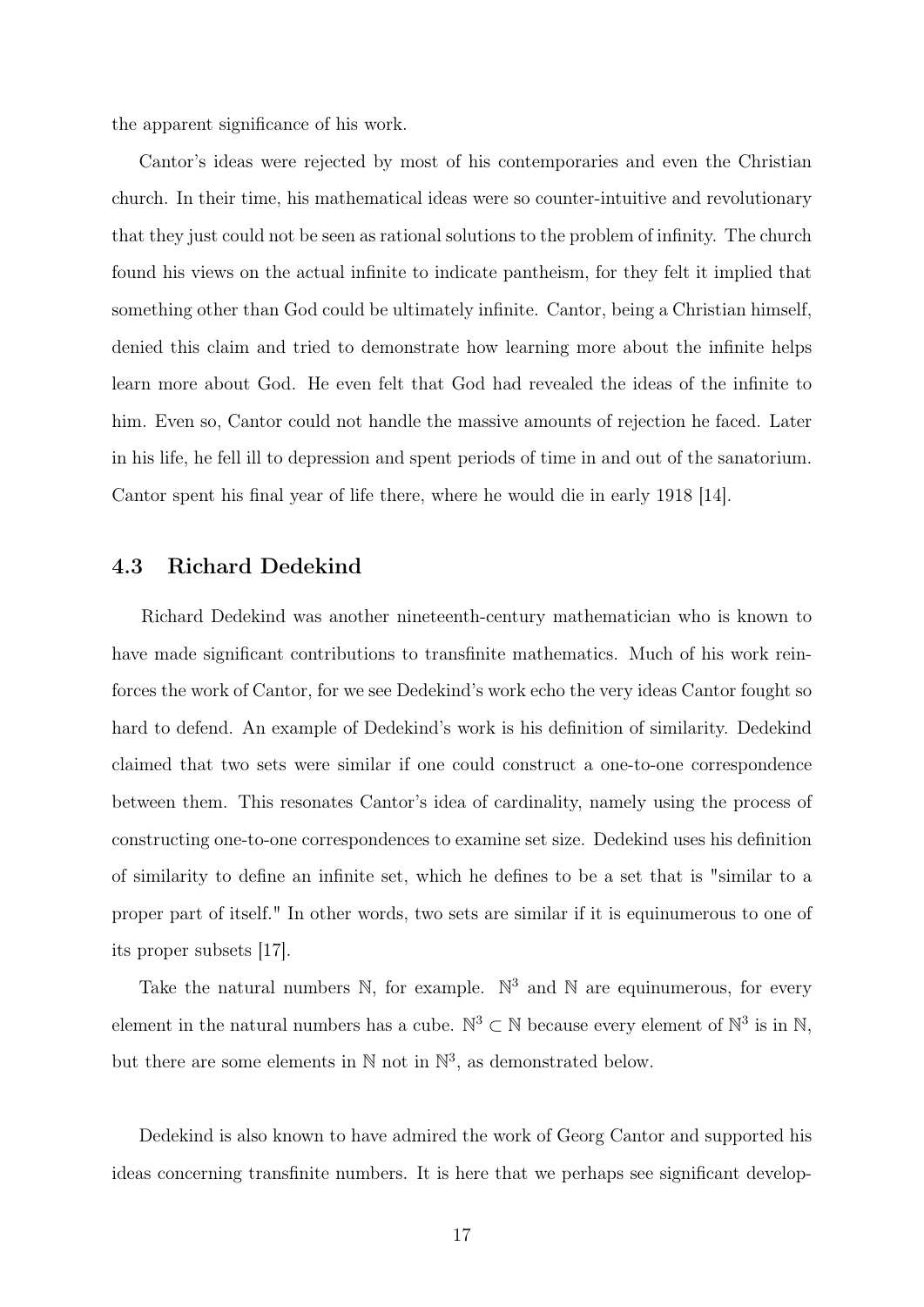$\mathbb{N} \longrightarrow \mathbb{N}^3$  $1 \longrightarrow 1$  $2 \rightarrow 8$  $3 \rightarrow 27$  $4 \rightarrow 64$  $5 \longrightarrow 125$  $6 \rightarrow 216$  $7 \longrightarrow 343$ . . .

Figure 4: Mapping  $\mathbb N$  onto  $\mathbb N^3$ 

ment in thought on infinity.

# 5 Conclusion

Mathematicians have been positively perplexed by the infinite for centuries. The idea of the infinite contradicts everything we find to be true about nature, logic, intuition, and reason, for it behaves in a way that cannot be easily described. It is a subject that demands bold ideas, creative thinking, and struggle. "From time immemorial, the infinite has stirred men's emotions more than any other question. Hardly any other idea has stimulated the mind so fruitfully. Yet, no other concept needs clarification more than it does" [\[18\]](#page-19-3). The infinite causes us to stretch our imaginations, stumble in the dark, and sometimes arrive at beautiful, revolutionary ideas. In their search for the infinite, many mathematicians have stumbled upon remarkable ideas and theories. The development of infinity reminds us as humans to not be afraid of the vast unknown and to not shy away from the bigger ideas. Thinking about infinity has caused us to think bigger about mathematics, and mathematics has become all the more beautiful in result.

# <span id="page-17-0"></span>References

- <span id="page-17-1"></span>[1] Huemer, M. (2016). Approaching infinity. New York: Palgrave Macmillan.
- [2] Rucker, R. (1982). Infinity and the Mind: The Science and Philosophy of the Infinite. Retrieved from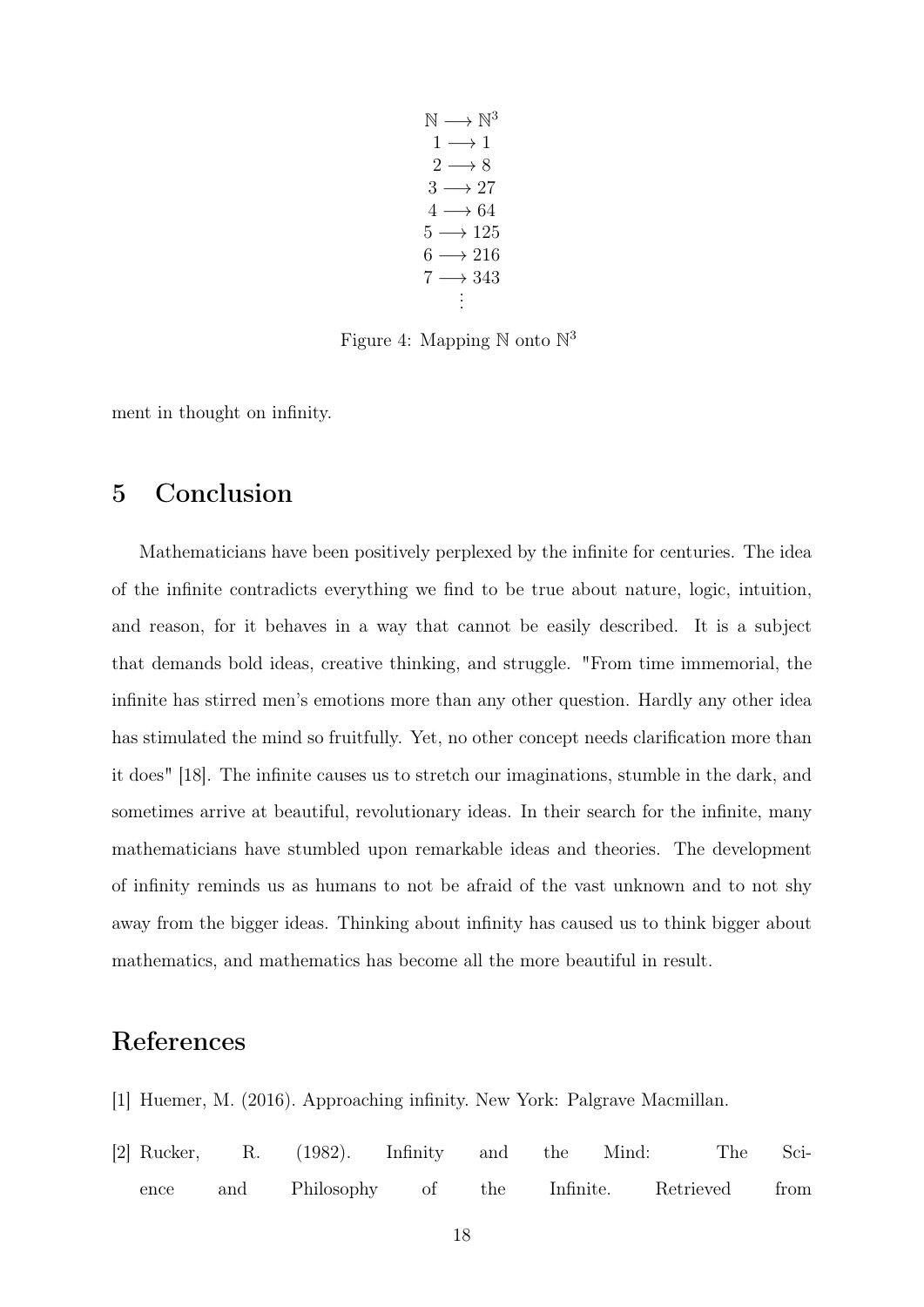https://math.dartmouth.edu/ matc/Readers/HowManyAngels/InfinityMind/IM.html

- <span id="page-18-2"></span>[3] Pythagoreanism. (2016). In Encyclopædia Britannica. Retrieved from https://www.britannica.com/topic/Pythagoreanism
- <span id="page-18-3"></span>[4] Incommensurables. (2016). In Encyclopædia Britannica. Retrieved from https://www.britannica.com/topic/Incommensurables-1688515
- <span id="page-18-4"></span>[5] Transfinite Number. (n.d.). Retrieved November 22, 2016, from https://www.britannica.com/topic/transfinite-number
- <span id="page-18-5"></span>[6] Burton, D. M. (1985). The History of Mathematics: An Introduction. Boston: Allyn and Bacon.
- <span id="page-18-6"></span>[7] Euclid's Elements, Book X. (n.d.). Retrieved November 20, 2016, from http://aleph0.clarku.edu/ djoyce/java/elements/bookX/bookX.html
- <span id="page-18-7"></span><span id="page-18-1"></span>[8] Grandjean, M. https://commons.wikimedia.org/w/index.php?curid=39999636
- [9] Galilei, G. (1954). Dialogues concerning two new sciences. New York: Dover Publications.
- <span id="page-18-8"></span>[10] Dunham, W. (2005). The Calculus Gallery: Masterpieces from Newton to Lebesgue. Princeton, NJ: Princeton University Press.
- [11] Lay, Steven R. Analysis: with an Introduction to Proof. Englewood Cliffs, NJ, Prentice Hall, 1990.
- [12] Salmon, Wesley C. "Space, Time and Motion: A Philosophical Introduction." The Philosophical Review, vol. 86, no. 4, 1977, p. 560. doi:10.2307/2184569.
- <span id="page-18-0"></span>[13] Kolar, V. M., & Čadež, T. H. (2011). Analysis of factors influencing the understanding of the concept of infinity. Educational Studies in Mathematics, 80(3), 389-412. doi:10.1007/s10649-011-9357-7
- <span id="page-18-9"></span>[14] Dauben, J. W. (1979). Georg Cantor: His mathematics and philosophy of the infinite. Cambridge, MA: Harvard University Press.